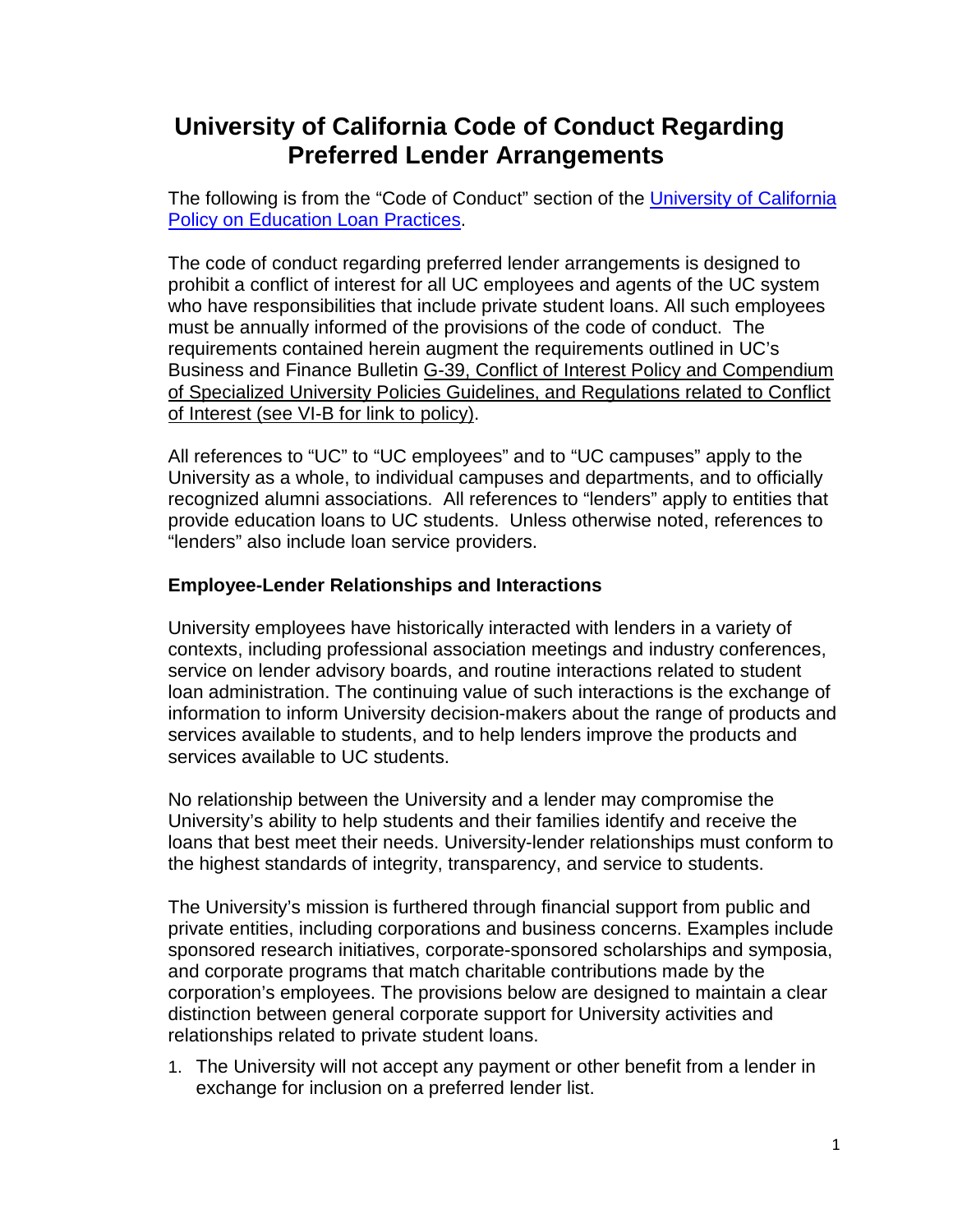2. The University may accept and use collateral information materials provided by a lender that describe their products and services only if the loan products have been accepted for inclusion on a UC preferred private student loan list, in order to avoid the perception that the University is endorsing a lender or loan product that is not a UC preferred private student loan product. Such materials and their display or distribution on campus must conform to all relevant campus policies.

## **Alumni Associations**

Officially recognized University of California alumni associations support the University's mission in numerous ways and are subject to the same federal regulations as the University regarding private student loan preferred lender arrangements. For this reason, UC alumni associations may not promote preferred education loan options to UC students or develop their own preferred lender lists outside of the process described elsewhere in this policy.

Once a student has graduated or is no longer an enrolled UC student, preferred lender arrangement regulations no longer apply. UC alumni associations may work with lenders to provide refinancing and consolidation loan products to former University of California students and their families provided that University alumni associations:

- consult with the campus financial aid office about the terms of the lender's products and the quality of their service before entering into or substantially revising any agreement with a lender regarding the provisions of refinancing and consolidation loans;
- conform to all applicable federal and state laws and regulations regarding relationships between school-affiliated organizations and lenders;
- provide potential borrowers with a description of any benefit provided by the lender to the University (including the alumni association) in exchange for the opportunity to market the lender's loan to the borrower; and
- notify the potential borrower that other lenders may offer either better or lessfavorable terms, and that neither the University nor the alumni association makes any claim regarding the terms of the lender's loans.

## **Conflict of Interest**

All employees are subject to the University of California Conflict of Interest Code and the Ethics in Government Act. While these codes do not restrict University employees from giving advice to or receiving information from outside entities, they do prohibit University employees from participating in certain decisions affecting an outside entity. The prohibition applies if the University employee has received a gift – including, in general, reimbursement for meals and travel expenses – from that entity in excess of a specified amount. In addition, individuals who are defined under California law as "designated officials" are entirely prohibited from receiving gifts above a specified amount.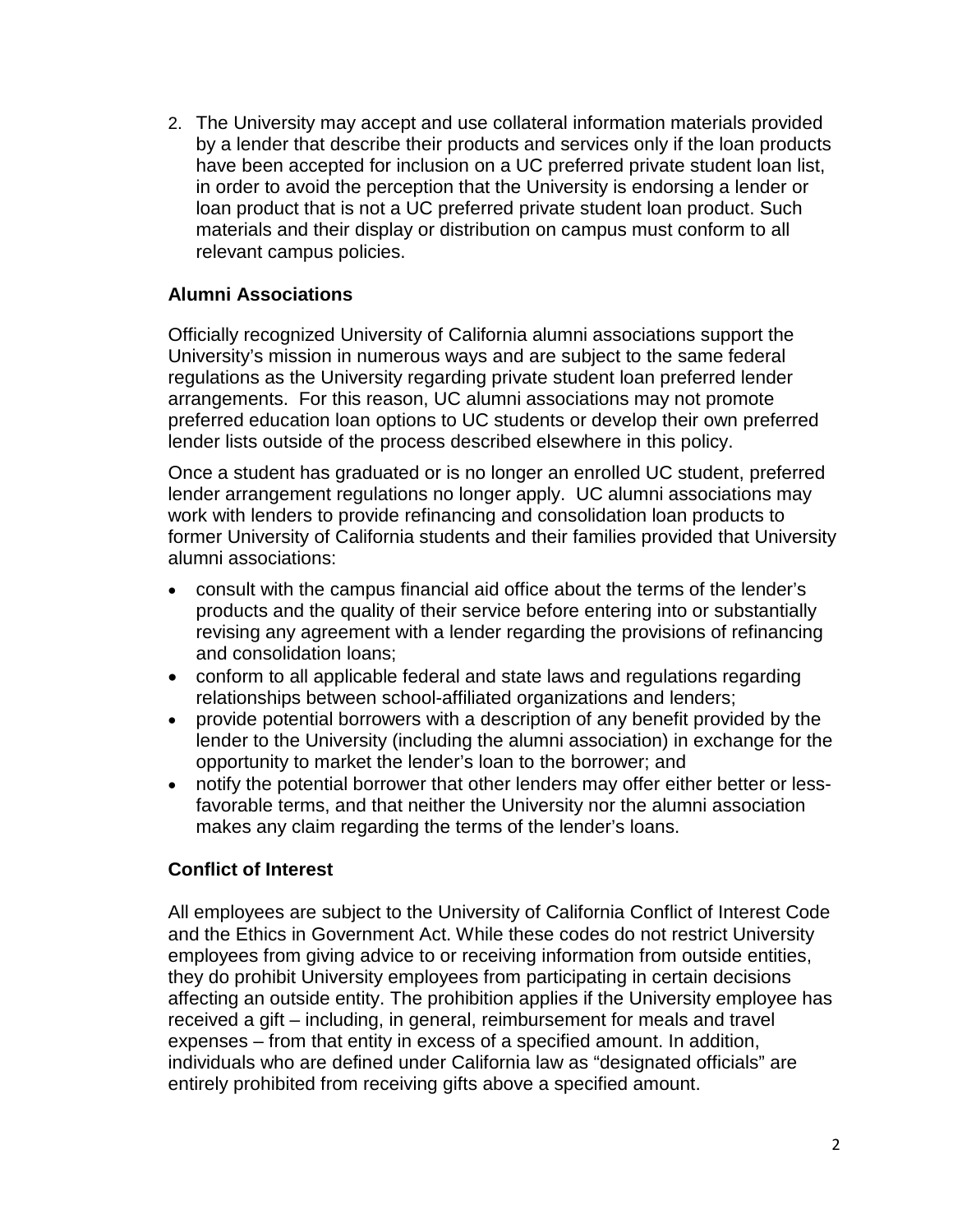Employees are also subject to the University of California Policy and Guidelines Regarding Acceptance of Gifts and Gratuities, which stipulates that "In addition to the requirements of law, University officers and officials must avoid the appearance of favoritism in all of their dealings on behalf of the University. All University officers and employees are expected to act with integrity and good judgment and to recognize that the acceptance of personal gifts from those doing business or seeking to do business with the University, even when lawful, may give rise to legitimate concerns about favoritism depending on the circumstances."

To avoid any conflict of interest, the following conduct is prohibited:

- 1. UC campuses must not enter into any *revenue-sharing arrangement* with any lender. For purposes of this statement, the term *revenue-sharing arrangement* means an arrangement between UC and a lender under which a lender provides a private student loan to students attending a UC campus, UC recommends the lender or their loan products and, in exchange, the lender pays a fee or provides other material benefit, including revenue or profit sharing, to the institution.
- 2. UC employees and agents of the UC system who are employed in the financial aid office, or otherwise have responsibilities that include private student loans, must not solicit or accept any gift from a lender or servicer of federal or private student loans. The term gift may include any gratuity, favor, discount, entertainment, hospitality, loan, or other item having more than a nominal value. The term includes a gift of services, transportation, lodging, or meals, whether provided in kind, by purchase of a ticket, payment in advance, or reimbursement (except for reasonable expenses as specified in paragraph 11 in this code of conduct) after the expense has been incurred. The term *gift* does not include any of the following:
	- a. Standard material, activities, or programs on issues related to a loan, default aversion, default prevention, or financial literacy, such as a brochure, a workshop, or training.
	- b. Food, refreshments, training, or informational material furnished to a UC employee or agent of the UC system as an integral part of a training session that is designed to improve the products or services of a lender or servicer of loans, provided such training contributes to the professional development of the UC employee or agent of the UC system. Please note that any UC employee required to file the California Fair Political Practices Commission's (FPPC) Form 700 under the Political Reform Act (PRA) is prohibited from receiving gifts, including food, which exceed an annual limit. The annual limit is published in Form 700 each year and is reported in the Introduction in the Gift Prohibition section. For 2014, the limit is \$440 but the amount may be increased in subsequent years based on the CPI. The most recent Form 700 can be found on the FPPC website [http://www.fppc.ca.gov/index.php?id=500/.](http://www.fppc.ca.gov/index.php?id=500/)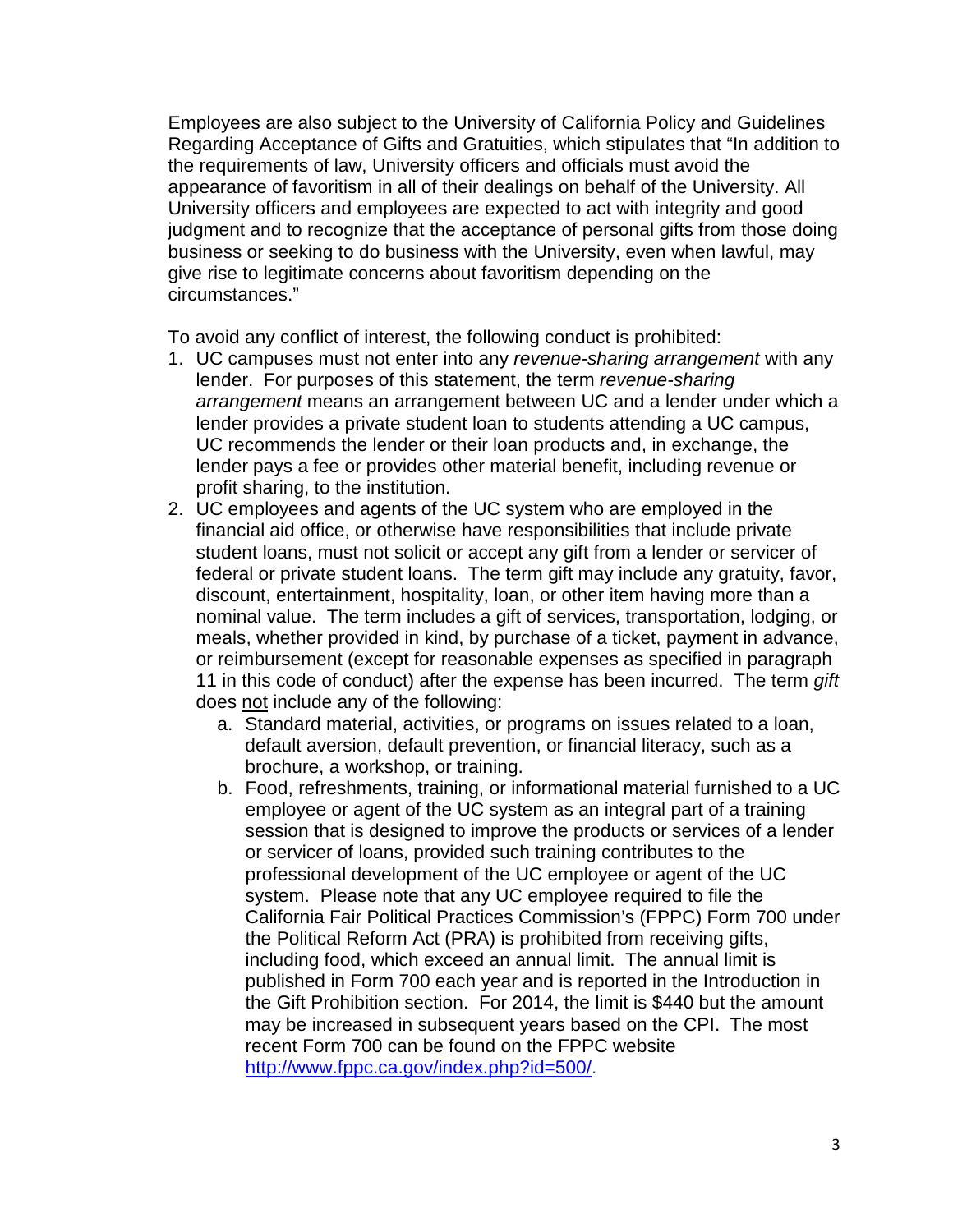- c. Favorable terms, conditions, and borrower benefits on a private student loan provided to a student employed by the institution if such terms, conditions, or benefits are comparable to those provided to all students of the institution.
- d. Entrance and exit counseling services provided to borrowers to meet the institution's responsibilities provided that the institution's staff are in control of the counseling (whether in person or via electronic capabilities) and such counseling does not promote the products or services of any specific lender.
- e. Philanthropic contributions to an institution from a lender or servicer that are unrelated to student loans. This includes any contribution to an institution from any lender or servicer that is not made in exchange for any advantage related to private student loans. For example, a UC campus may utilize third-party products that support private loan application, origination and disbursement processing (e.g. ELMNet, OpenNet, ScholarNet and the National Disbursement Network). These products may be made available at no charge to UC or provided at below-market cost, provided that the evaluation and selection process serves the best interests of the borrowers, and no advantage is given to the third-party entity that provides the product(s).
- 3. A gift to an immediate family member of a UC employee or agent of the UC system may be also prohibited if:
	- a. The donor of the gift and the family member have no established working, social, or similar relationship that would make the gift appropriate to the family member, or
	- b. There is evidence to suggest that the donor of the gift had a purpose to influence the UC employee or agent. This could include that the donor is involved in an action or decision of the UC in which the UC employee or agent will participate, or could include a donor who has a contract with the UC or seeks a contract with the UC.
- 4. A UC employee or agent of the UC system who is employed in the financial aid office of the institution or who otherwise has responsibilities that include private student loans must not accept from any lender or affiliate of any lender any fee, payment, or other financial benefit (including the opportunity to purchase stock) as compensation for any type of consulting arrangement or other contract to provide services to a lender or on behalf of a lender relating to private education loans. This does not prohibit:
	- a. A UC employee or agent of the UC system who is not employed in the institution's financial aid office and who does not otherwise have responsibilities with respect to private student loans from performing paid or unpaid service on a board of directors of a lender or servicer of student loans.
	- b. A UC employee or agent of the UC system who is not employed in the institution's financial aid office, but who has responsibilities that include private student loans, from performing paid or unpaid service on a board of directors of a lender or servicer, provided that the individual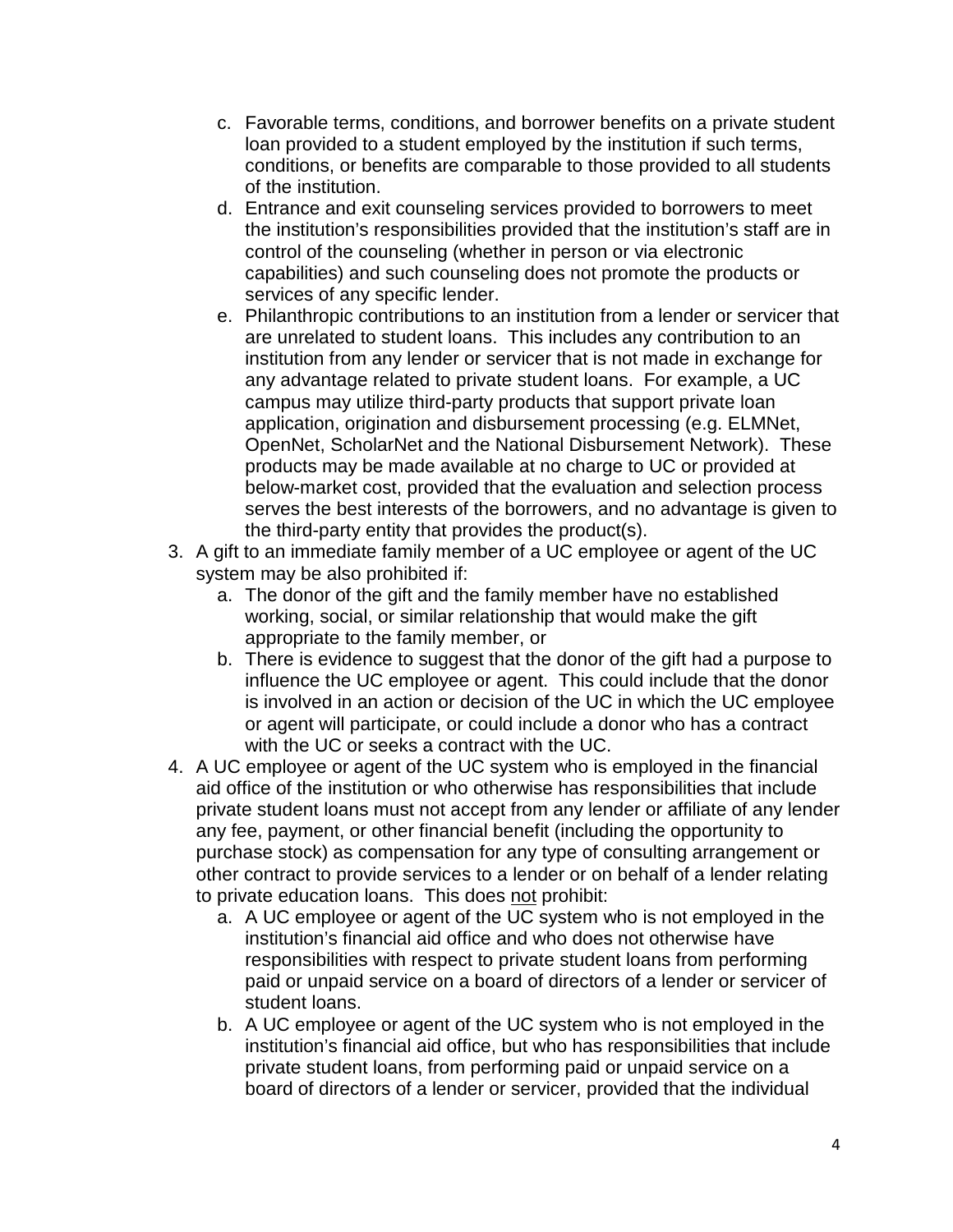recuse himself or herself from participating in any decision of said board regarding the provisioning or servicing of student loans at UC.

- c. An officer, employee, or contractor of a lender or servicer of student loans from serving on any board of directors within the UC System or UC Alumni Associations, provided that the individual recuse himself or herself from any decision regarding the provisioning or servicing of student loans at UC.
- 5. A UC employee may not direct a borrower to a particular lender by assigning a first-time borrower, through award packaging or other methods, to a particular private lender or loan product.
- 6. No individual or UC campus may promote or appear to promote any private loan product or lender that has not been selected for inclusion on a UC private student loan list.
- 7. A UC campus may not refuse to certify or intentionally delay the certification of any loan based on the borrower's selection of a particular lender. However, student borrowers who select lenders that do not have an electronic interface with the campus might experience a longer processing time due to the manual nature of the process and such a delay would not be considered a code of conduct violation.
- 8. In order to provide loans to populations of students that are not being adequately served by UC's preferred loan lists, a campus may be permitted to enter into a risk-share or recourse contractual relationship with a private lender provided that the funds for those loans are **never** provided in exchange for concessions or promises to the lender of a specified number or volume of private student loans, or in exchange for being put on a preferred lender list. The terms *risk-share or recourse loans*, as used here, refers to arrangements between schools and lenders wherein the school acts as a partial guarantor to offset the risk of borrower default.

A campus that seeks to enter into a risk-share or recourse relationship with a lender must make a request to the UCOP Director, Student Financial Support, and provide evidence that student enrollment or financial access is being negatively impacted by the inability of prospective or continuing students to secure private student loans.

Once approval is granted, UCOP will work with the campus to conduct a Request for Information or a Proposal process that reflects the requirements of the desired loan program and complies with all relevant policies.

- 9. The institution must not request or accept from any lender any assistance with call center staffing or financial aid office staffing. However, it is permissible to request or accept assistance from a lender for:
	- a. Professional development training for financial aid administrators.
	- b. Educational counseling materials, financial literacy materials, or debt management materials to borrowers, provided that such materials disclose to borrowers the identification of any lender that assisted in preparing or providing such materials.